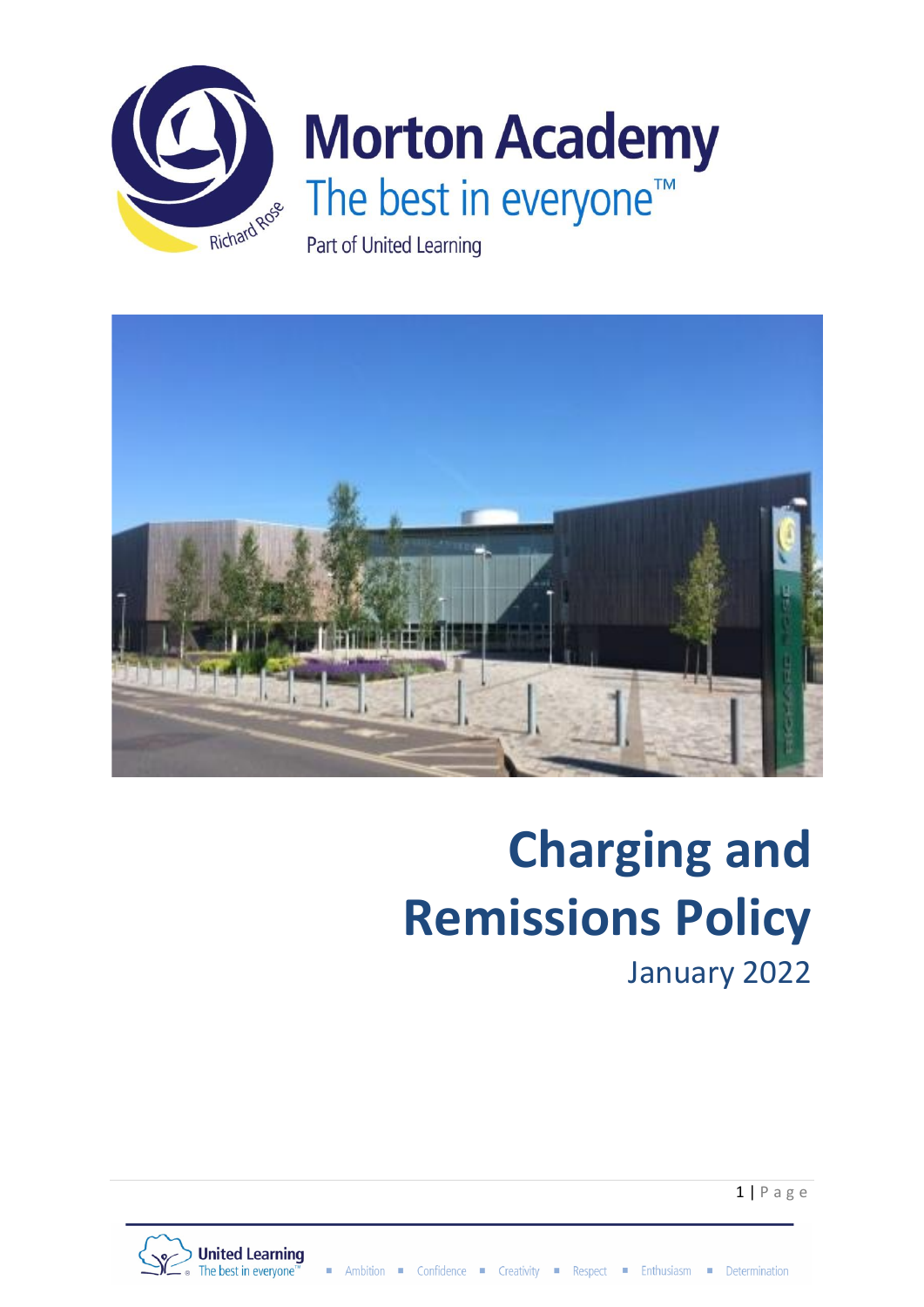## **DOCUMENT CONTROL**

| Author/Contact               | Melanie Irving              |       |  |
|------------------------------|-----------------------------|-------|--|
| <b>Version</b>               | 05                          |       |  |
| <b>Status</b>                | Approved                    |       |  |
| <b>Publication Date</b>      | January 2022                |       |  |
| <b>Review Date</b>           | January 2024                |       |  |
| <b>Approved/Ratified by:</b> | <b>Local Governing Body</b> | Date: |  |
|                              |                             |       |  |

**Distribution:**

Morton Academy staff

PLEASE NOTE, this version of the document contained within the Policy Folder on the 'V' drive in the Policy Folder is the only version that is maintained.

Any printed copies should therefore be viewed as "uncontrolled" and as such, may not necessarily contain the latest updates and amendments.

| <b>Version</b> | Date     | <b>Comments</b>         | <b>Author</b> |
|----------------|----------|-------------------------|---------------|
| 02             | Jan 2017 | Reviewed $-$ no changes | R McGuire     |
| 03             | Jan 2019 | Reviewed $-$ no changes | R McGuire     |
| 04             | Feb 2020 | Reviewed $-$ no changes | R McGuire     |
| 05             | Jan 2022 | Reviewed $-$ no changes | M Irving      |

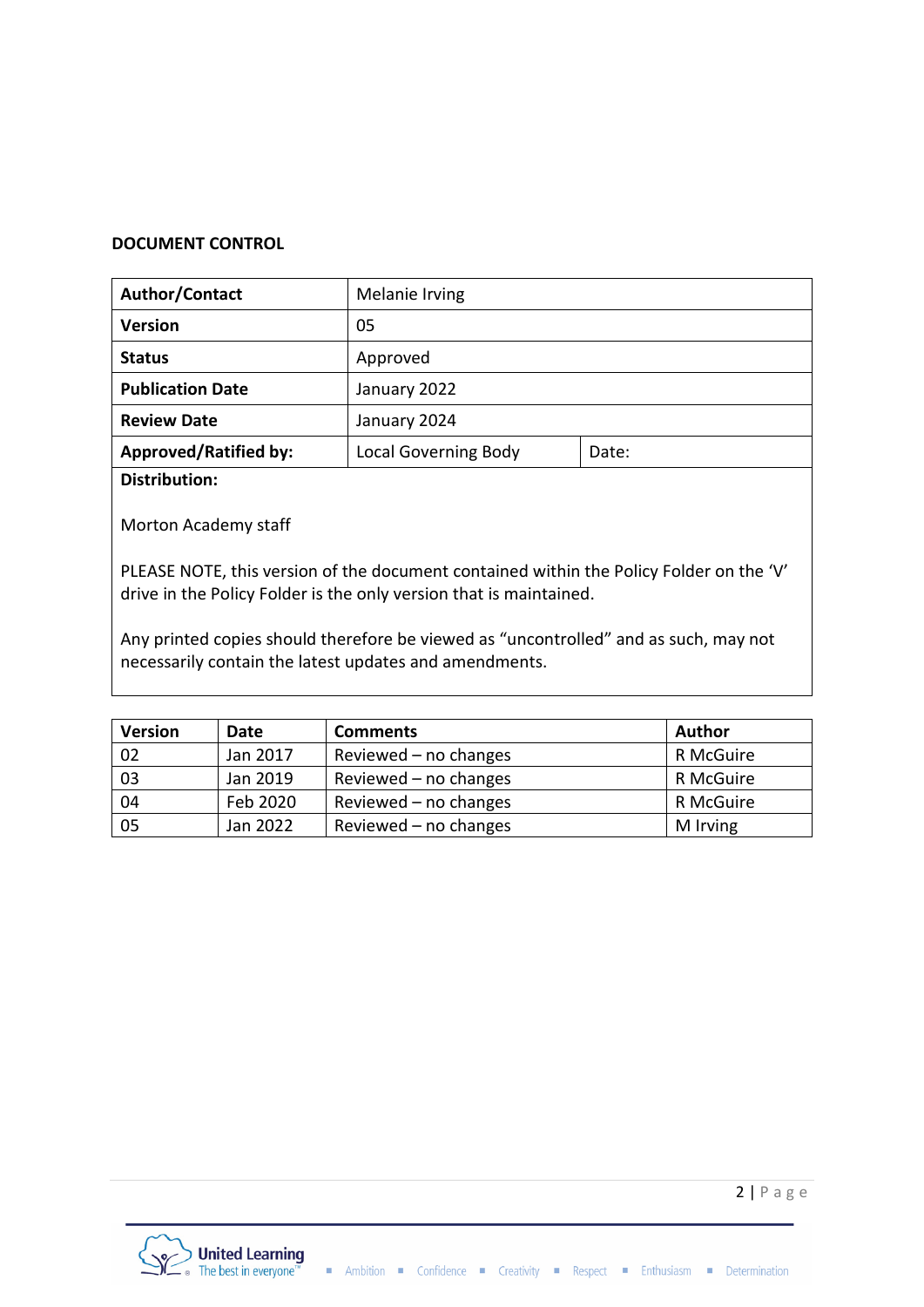## **Policy Statement**

We believe that all our students should have an equal opportunity to benefit from Academy activities and visits (curricular and extra-curricular) independent of their parents' financial means. This charging and remissions policy describes how we will do our best to ensure a good range of visits and activities are offered at the same time, try to minimise the financial barriers which may prevent some students taking full advantage of the opportunities.

This policy complies with the Education Act 1996, covering the following sections: Sections 402 (obligation to enter pupils for public examinations), 450 – 457 (charges), 459 (regulations about information about charges and school hours) and 460 (voluntary contributions), 461 (recovery of sums as civil debt) – 462 (Interpretation re charges). <http://www.legislation.gov.uk/ukpga/1996/56/contents>

### **Policy Principles**

- i) The Academy requires no charge for activities or equipment which take place in establishment time, as part of the planned National Curriculum or planned syllabus for a public examination.
- ii) The Academy invites parents to make voluntary contributions for funded trips and activities where appropriate to maximise the opportunities for students.
- iii) The Academy will charge the full cost (and no more) for activities or equipment used which takes place out of Academy time, and not as part of the National Curriculum or a planned syllabus (optional extras).
- iv) Costs incurred by the Academy through parental choice of ownership will be recharged to the parent.
- v) Costs incurred by the Academy through the negligence or a deliberate act of a student will be recharged to the parent.
- vi) In the case of hardship and families in receipt of Income Support or Family Credit, alternative sources of funding will be sought to support families.
- vii) The Academy may charge persons who are not registered students at the Academy's establishments for education provided or for facilities used by them at the establishment.

### **Policy Procedures**

- i) Activities, trips and events planning will include a budget plan, which is agreed by the Principal.
- ii) Departments where parents may choose to own the items will include a policy statement for charging and remission in their Department Handbook, which is agreed by the Finance Team and the Principal.

 $3 | P \text{age}$